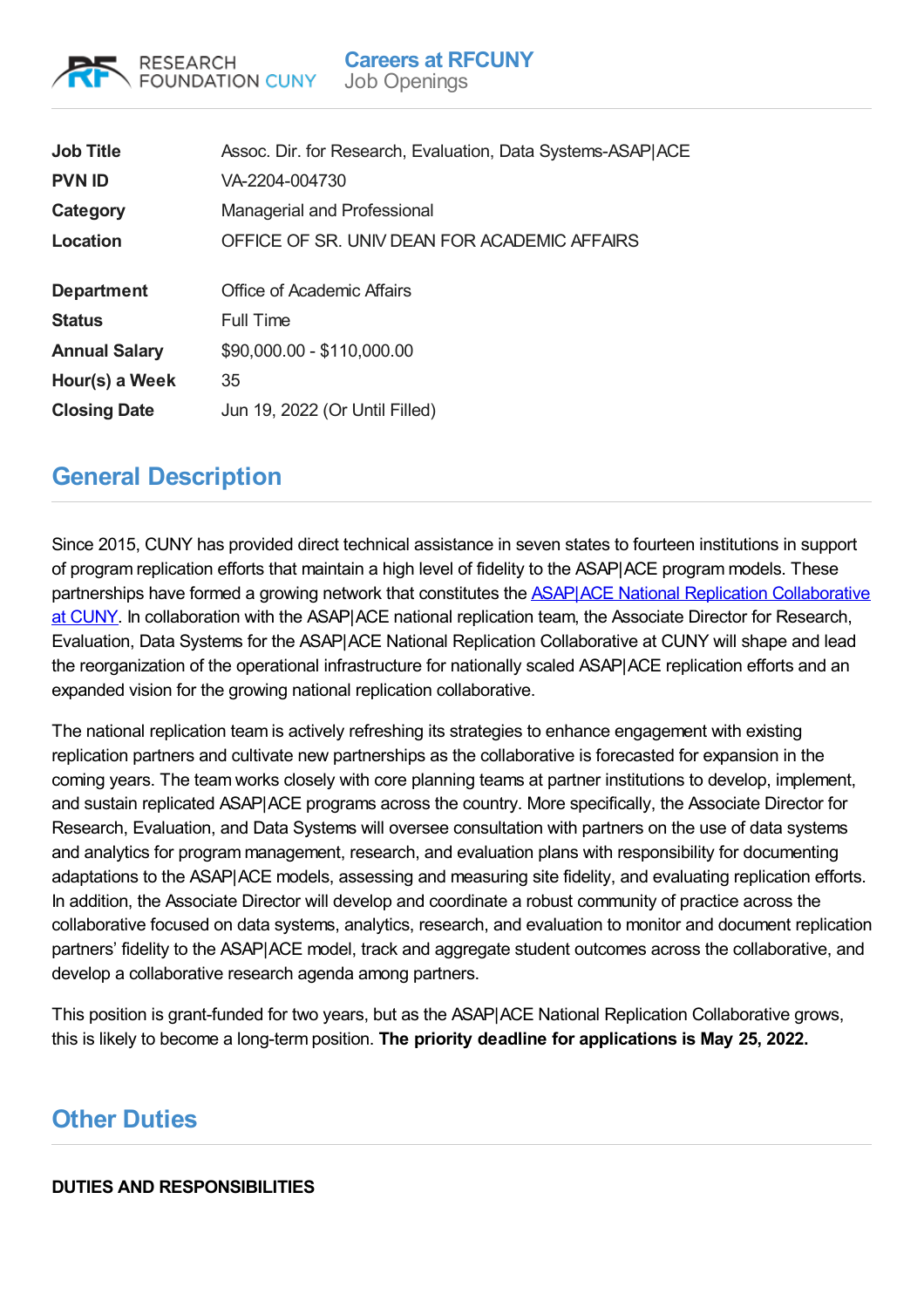The core duties of this role are broken up into the following categories:

# *Technical Assistance for ASAP|ACE Replication*

- Contribute to a refreshed technical assistance agenda and tactical implementation support for new ASAP|ACE replication sites; including regular phone calls, in-person and virtual meetings, on-site convenings and trainings as-needed;
- Provide strategic oversight, training and direct technical assistance to replication collaborative partner institutions in the areas of data systems and report development, use of data for program and caseload management and development of an ongoing evaluation plan, documenting progress and assessing additional support needs;
- Scope, hire, and supervise staff position(s) responsible for replication partner engagement and direct technical assistance related to data systems, analytics and evaluation;
- Document adaptations to ASAP|ACE model in demonstration and replication sites; evaluate relationships between adaptations and outcomes;

## *ASAP|ACE National Replication Collaborative*

- Support the development and execution of the vision for an expanded national replication collaborative to include several dynamic communities of practice. This position will hold responsibility for building out the planned community of practice focused on research, evaluation, data systems and analytics across the ASAP|ACE national replication collaborative;
- Assess replication collaborative needs and address unique challenges to implementation through information exchange, feedback and creative problem-solving;
- Maintain, modify and develop resources and materials that support cross-site replication collaborative activities in the areas of fidelity-to-model assessment, data systems and analytics, research, and evaluation, including e-learning modules, templates, and campus planning tools;

#### *Data & Analytics*

- Monitor larger trends in higher education data and analytics;
- Produce regular data reports and make analytic comparisons across sites in meaningful ways;
- Develop, administer, and monitor surveys or other feedback mechanisms to assess experiences during initial technical assistance provision, replicated program implementation, and ongoing assessment of replicated programs' fidelity to the ASAP|ACE model;

#### *Research & Evaluation*

- Serve as primary point of contact with research teams conducting studies and/or evaluations of replication programs and provide feedback on research considerations and design;
- Collaborate with the CUNY ASAP|ACE Research & Evaluation unit on fidelity measurement considerations for replication sites, research briefs and conference presentations, and external engagements related to research, evaluation and policy efforts;
- Collaborate with external researchers to coordinate joint research opportunities; produce reports, briefs, and other resources that contribute to the national conversation about community college financing, developmental education, advising, student experiences and successes, and transfer;

*Other duties as assigned.*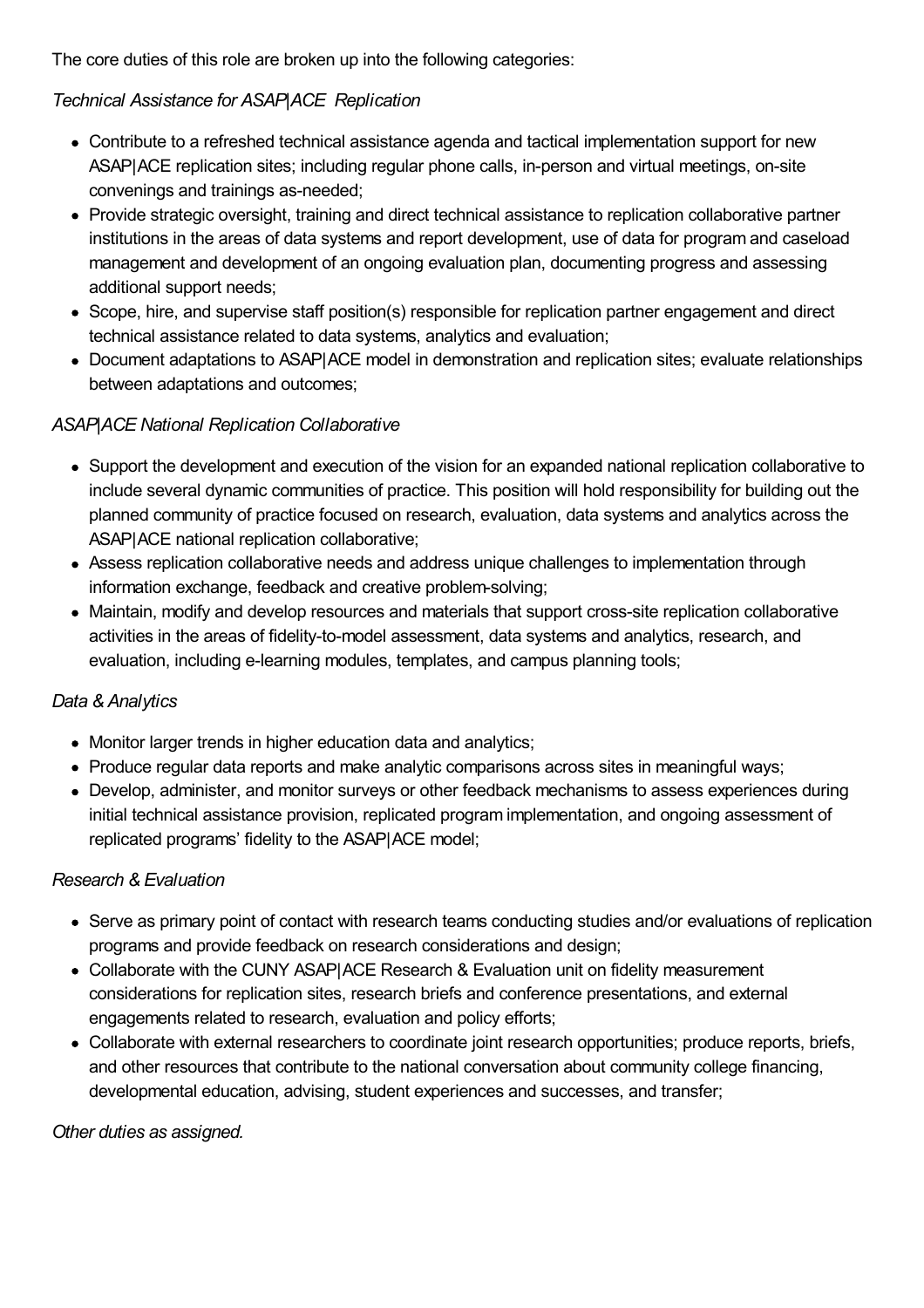## **MINIMUM QUALIFICATIONS**

- Master's degree in higher education or a related field:
- At least 7-10 years of experience working on educational reform initiatives, with a preference for past research/evaluation/data experience within higher education student success programs;
- Familiarity with databases/systems/technology used to support service delivery in the nonprofit or public sector;
- Strong understanding of the organization and policies of public higher education institutions, particularly the community college sector;
- Demonstrated analytical thinking and planning ability;
- Ability to communicate clearly and work effectively with diverse internal and external stakeholders;
- Experience providing training, technical assistance, or teaching;
- Strong organizational skills and ability to work independently and as a member of a highly collaborative team;
- Excellent written, oral, and interpersonal skills;
- Functional knowledge of quantitative and qualitative research design and evaluation practices;
- Advanced computer skills (Word and Excel required; experience with Learning Management Systems a plus) and ability to learn new technical skills;
- Ability to travel as needed.

## **PREFERRED QUALIFICATIONS**

- Earned doctorate or advanced doctoral coursework in higher education or a related field;
- Keen understanding of the research literature around higher education student success reform efforts;
- Formal training in program evaluation, statistics and/or social science research methods;
- Experience with business intelligence/reporting and/or data visualization tools (ie. Tableau);
- Experience with a range of Student Information Systems used in postsecondary institutions (ie. Banner, PeopleSoft, etc);
- Experience with a range of CRM platforms and/or tools used specifically to support academic or career advisement (ie. Salesforce, Starfish, EAB Navigate, AdvisorTrac, Symplicity, etc);
- Experience coordinating multi-site projects and facilitating cross-functional groups.

# **PHYSICAL REQUIREMENTS**

- This position is located in a professional office environment and is currently hybrid, working 70% in person (7 days) in office and 30% remote (3 days) during every two-week payroll cycle. Laptop may be provided if needed to support working remotely.
- As of May 27, 2022, all candidates will be required to provide proof of being fully vaccinated against COVID-19 upon commencing employment. Exemption (medical or religious) requests to this requirement will be considered in accordance with applicable law and criteria. Being fully vaccinated is defined for this purpose as two weeks after a final dose in primary series of an authorized COVID-19 vaccine (example: two weeks after the second dose of a two-dose vaccine such as Moderna or Pfizer, or two weeks after a single dose vaccine such as Johnson and Johnson). Final candidates must be fully vaccinated as of their first day of employment. Newly hired employees will be sent an email with instructions on how to upload their vaccine information on the Research Foundation portal.